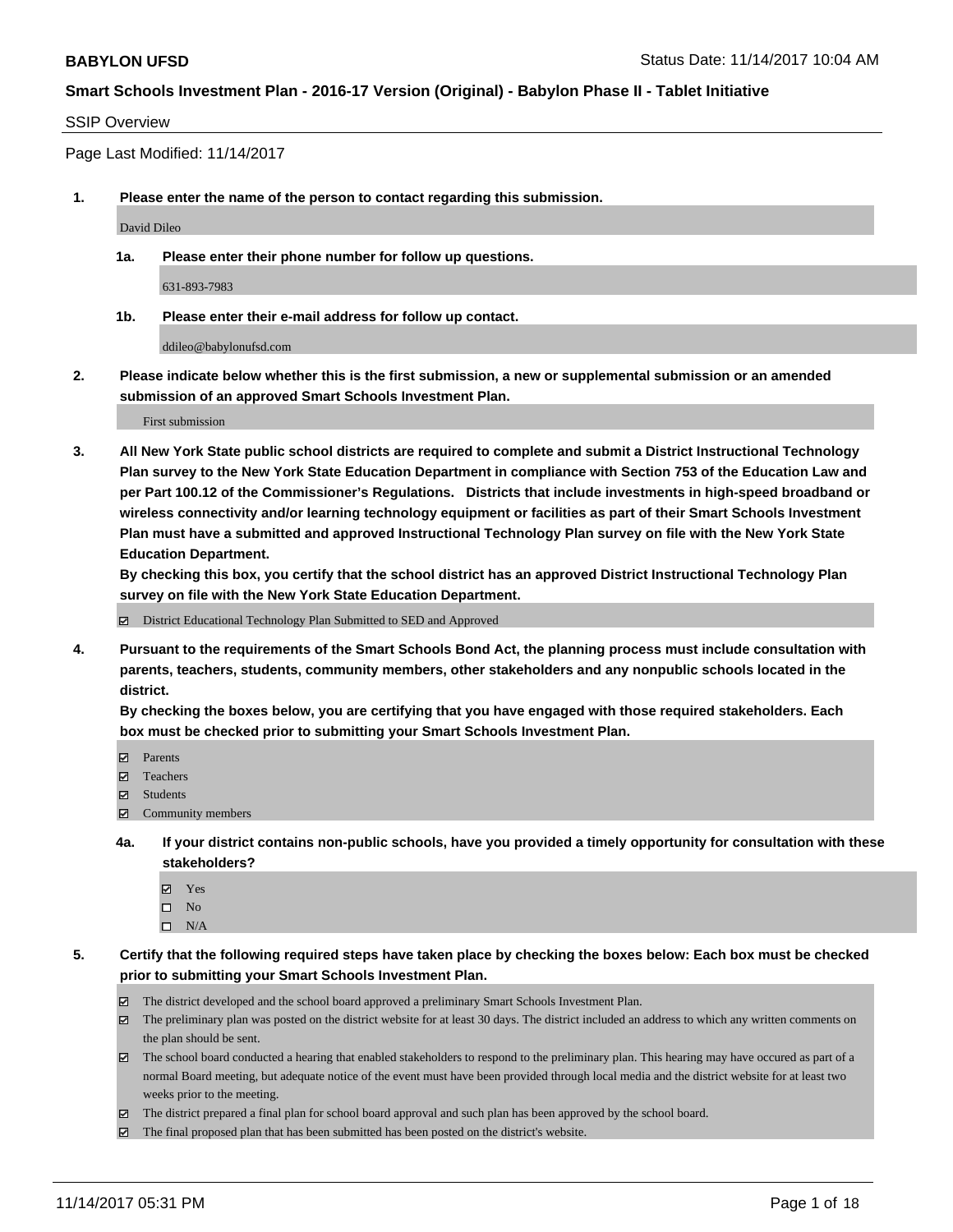#### SSIP Overview

Page Last Modified: 11/14/2017

**5a. Please upload the proposed Smart Schools Investment Plan (SSIP) that was posted on the district's website, along with any supporting materials. Note that this should be different than your recently submitted Educational Technology Survey. The Final SSIP, as approved by the School Board, should also be posted on the website and remain there during the course of the projects contained therein.**

Smart Schools Bond - Phase II - Website Document.pdf

**5b. Enter the webpage address where the final Smart Schools Investment Plan is posted. The Plan should remain posted for the life of the included projects.**

http://babylonufsd.com/departments/technology/index.php

**6. Please enter an estimate of the total number of students and staff that will benefit from this Smart Schools Investment Plan based on the cumulative projects submitted to date.**

1,743

**7. An LEA/School District may partner with one or more other LEA/School Districts to form a consortium to pool Smart Schools Bond Act funds for a project that meets all other Smart School Bond Act requirements. Each school district participating in the consortium will need to file an approved Smart Schools Investment Plan for the project and submit a signed Memorandum of Understanding that sets forth the details of the consortium including the roles of each respective district.**

 $\Box$  The district plans to participate in a consortium to partner with other school district(s) to implement a Smart Schools project.

**8. Please enter the name and 6-digit SED Code for each LEA/School District participating in the Consortium.**

| <b>Partner LEA/District</b> | <b>ISED BEDS Code</b> |
|-----------------------------|-----------------------|
| (No Response)               | (No Response)         |

**9. Please upload a signed Memorandum of Understanding with all of the participating Consortium partners.**

(No Response)

**10. Your district's Smart Schools Bond Act Allocation is:**

\$836,086

**11. Enter the budget sub-allocations by category that you are submitting for approval at this time. If you are not budgeting SSBA funds for a category, please enter 0 (zero.) If the value entered is \$0, you will not be required to complete that survey question.**

|                                       | Sub-        |
|---------------------------------------|-------------|
|                                       | Allocations |
| <b>School Connectivity</b>            | 0           |
| Connectivity Projects for Communities | $\Omega$    |
| <b>Classroom Technology</b>           | 835,166     |
| Pre-Kindergarten Classrooms           | 0           |
| Replace Transportable Classrooms      | 0           |
| <b>High-Tech Security Features</b>    | 0           |
| Totals:                               | 835,166     |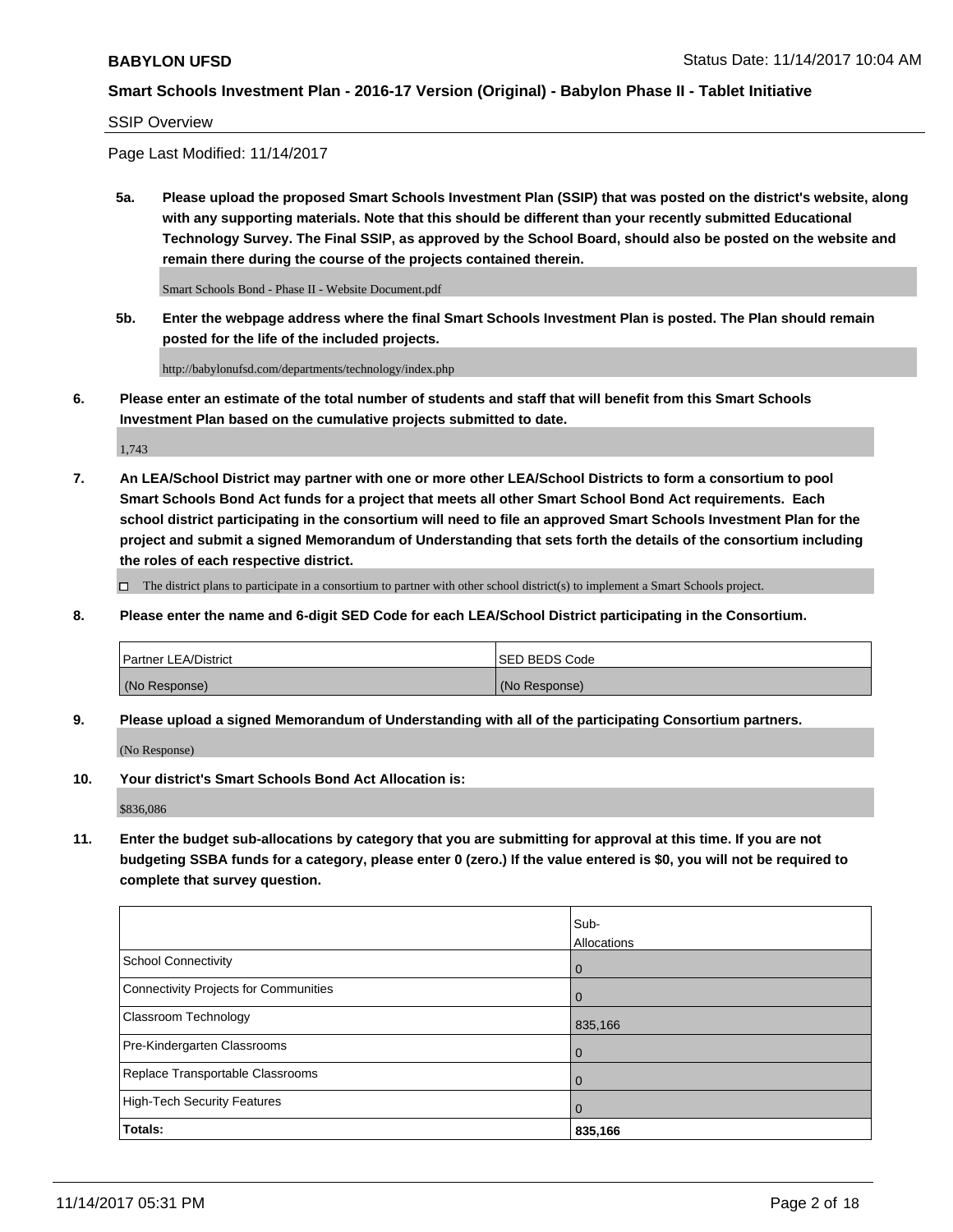## School Connectivity

Page Last Modified: 11/13/2017

- **1. In order for students and faculty to receive the maximum benefit from the technology made available under the Smart Schools Bond Act, their school buildings must possess sufficient connectivity infrastructure to ensure that devices can be used during the school day. Smart Schools Investment Plans must demonstrate that:**
	- **sufficient infrastructure that meets the Federal Communications Commission's 100 Mbps per 1,000 students standard currently exists in the buildings where new devices will be deployed, or**
	- **is a planned use of a portion of Smart Schools Bond Act funds, or**
	- **is under development through another funding source.**

**Smart Schools Bond Act funds used for technology infrastructure or classroom technology investments must increase the number of school buildings that meet or exceed the minimum speed standard of 100 Mbps per 1,000 students and staff within 12 months. This standard may be met on either a contracted 24/7 firm service or a "burstable" capability. If the standard is met under the burstable criteria, it must be:**

**1. Specifically codified in a service contract with a provider, and**

**2. Guaranteed to be available to all students and devices as needed, particularly during periods of high demand, such as computer-based testing (CBT) periods.**

**Please describe how your district already meets or is planning to meet this standard within 12 months of plan submission.**

(No Response)

**1a. If a district believes that it will be impossible to meet this standard within 12 months, it may apply for a waiver of this requirement, as described on the Smart Schools website. The waiver must be filed and approved by SED prior to submitting this survey.**

**2. Connectivity Speed Calculator (Required)**

|                         | Number of<br><b>Students</b> | Multiply by<br>100 Kbps | Divide by 1000   Current Speed<br>to Convert to<br>Required<br>Speed in Mb | lin Mb           | Expected<br>Speed to be<br>Attained Within   Required<br>12 Months | <b>Expected Date</b><br>When<br>Speed Will be<br>Met |
|-------------------------|------------------------------|-------------------------|----------------------------------------------------------------------------|------------------|--------------------------------------------------------------------|------------------------------------------------------|
| <b>Calculated Speed</b> | (No<br>Response)             | (No Response)           | (No<br>Response)                                                           | (No<br>Response) | (No<br>Response)                                                   | (No<br>Response)                                     |

**3. Describe how you intend to use Smart Schools Bond Act funds for high-speed broadband and/or wireless connectivity projects in school buildings.**

(No Response)

**4. Describe the linkage between the district's District Instructional Technology Plan and the proposed projects. (There should be a link between your response to this question and your response to Question 1 in Part E. Curriculum and Instruction "What are the district's plans to use digital connectivity and technology to improve teaching and learning?)**

(No Response)

 $\Box$  By checking this box, you are certifying that the school district has an approved waiver of this requirement on file with the New York State Education Department.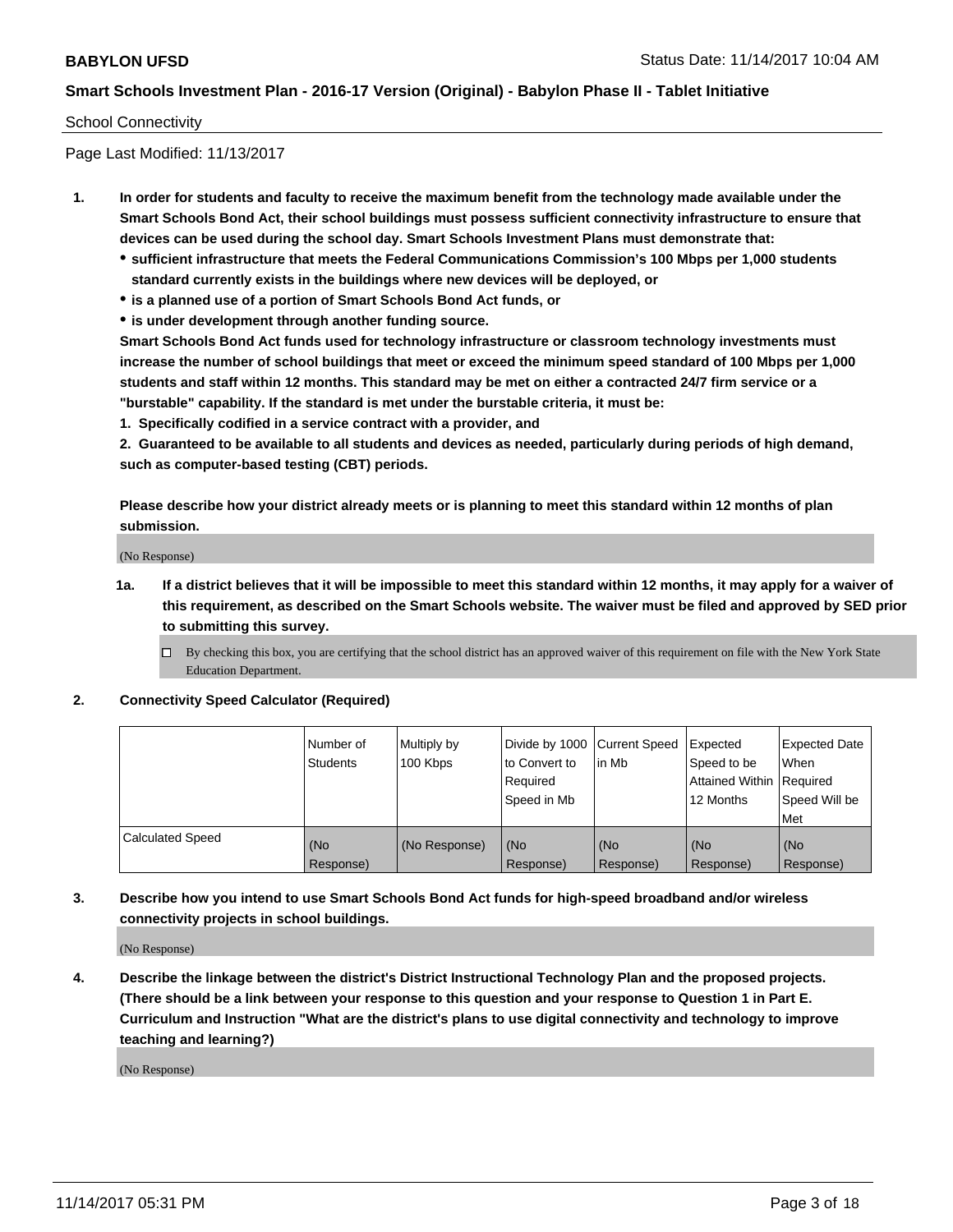#### School Connectivity

Page Last Modified: 11/13/2017

**5. If the district wishes to have students and staff access the Internet from wireless devices within the school building, or in close proximity to it, it must first ensure that it has a robust Wi-Fi network in place that has sufficient bandwidth to meet user demand.**

**Please describe how you have quantified this demand and how you plan to meet this demand.**

(No Response)

**6. As indicated on Page 5 of the guidance, the Office of Facilities Planning will have to conduct a preliminary review of all capital projects, including connectivity projects.**

**Please indicate on a separate row each project number given to you by the Office of Facilities Planning.**

| Project Number |  |
|----------------|--|
| (No Response)  |  |

**7. Certain high-tech security and connectivity infrastructure projects may be eligible for an expedited review process as determined by the Office of Facilities Planning.**

**Was your project deemed eligible for streamlined review?**

(No Response)

**8. Include the name and license number of the architect or engineer of record.**

| Name          | License Number |
|---------------|----------------|
| (No Response) | (No Response)  |

**9. If you are submitting an allocation for School Connectivity complete this table.**

**Note that the calculated Total at the bottom of the table must equal the Total allocation for this category that you entered in the SSIP Overview overall budget.** 

|                                            | Sub-          |
|--------------------------------------------|---------------|
|                                            | Allocation    |
| Network/Access Costs                       | (No Response) |
| <b>Outside Plant Costs</b>                 | (No Response) |
| School Internal Connections and Components | (No Response) |
| <b>Professional Services</b>               | (No Response) |
| Testing                                    | (No Response) |
| <b>Other Upfront Costs</b>                 | (No Response) |
| <b>Other Costs</b>                         | (No Response) |
| Totals:                                    | 0             |

**10. Please detail the type, quantity, per unit cost and total cost of the eligible items under each sub-category. This is especially important for any expenditures listed under the "Other" category. All expenditures must be eligible for tax-exempt financing to be reimbursed through the SSBA. Sufficient detail must be provided so that we can verify this is the case. If you have any questions, please contact us directly through smartschools@nysed.gov. NOTE: Wireless Access Points should be included in this category, not under Classroom Educational Technology,**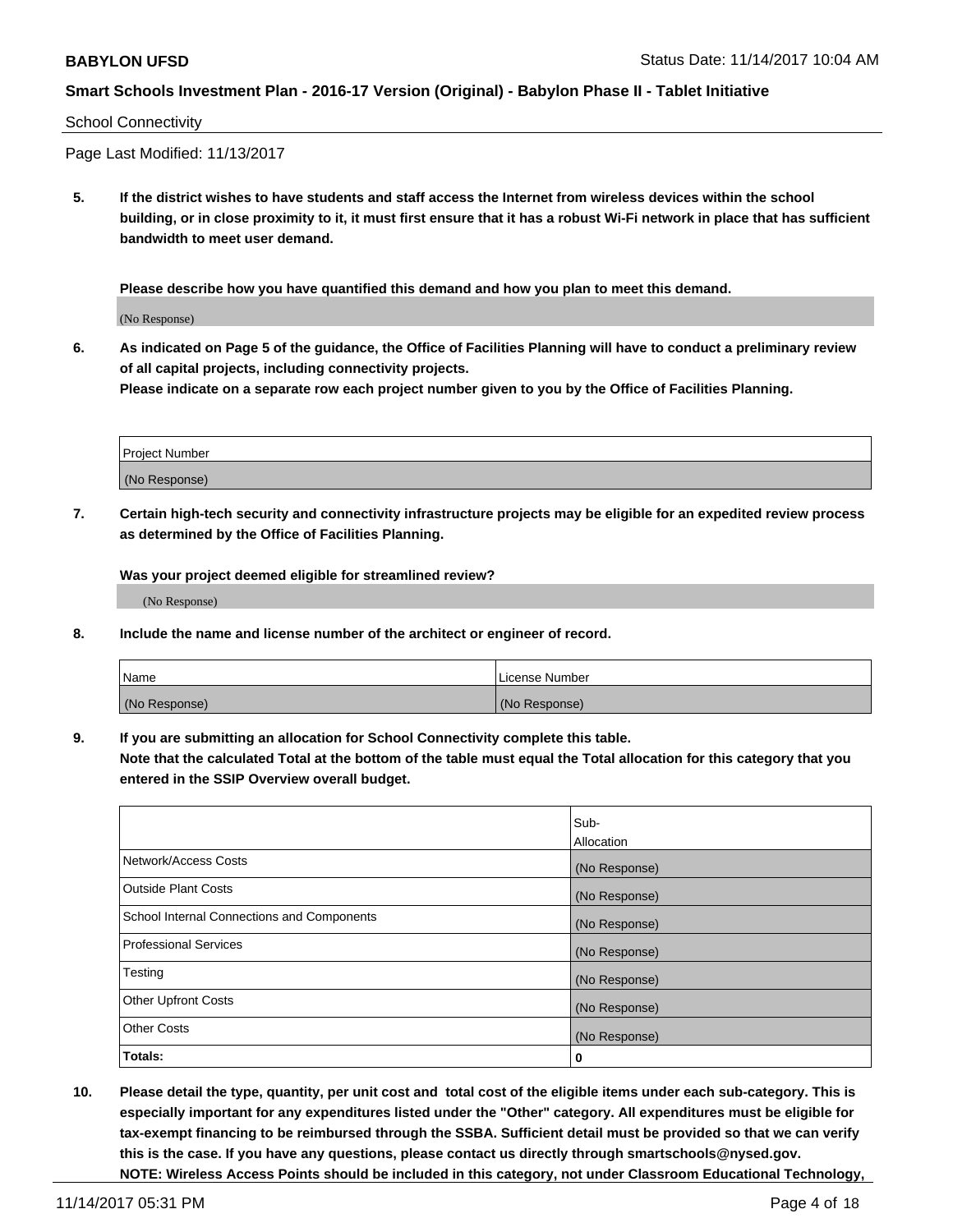School Connectivity

Page Last Modified: 11/13/2017

# **except those that will be loaned/purchased for nonpublic schools. Add rows under each sub-category for additional items, as needed.**

| Select the allowable expenditure | Item to be purchased | Quantity      | Cost per Item | <b>Total Cost</b> |
|----------------------------------|----------------------|---------------|---------------|-------------------|
| type.                            |                      |               |               |                   |
| Repeat to add another item under |                      |               |               |                   |
| each type.                       |                      |               |               |                   |
| (No Response)                    | (No Response)        | (No Response) | (No Response) | (No Response)     |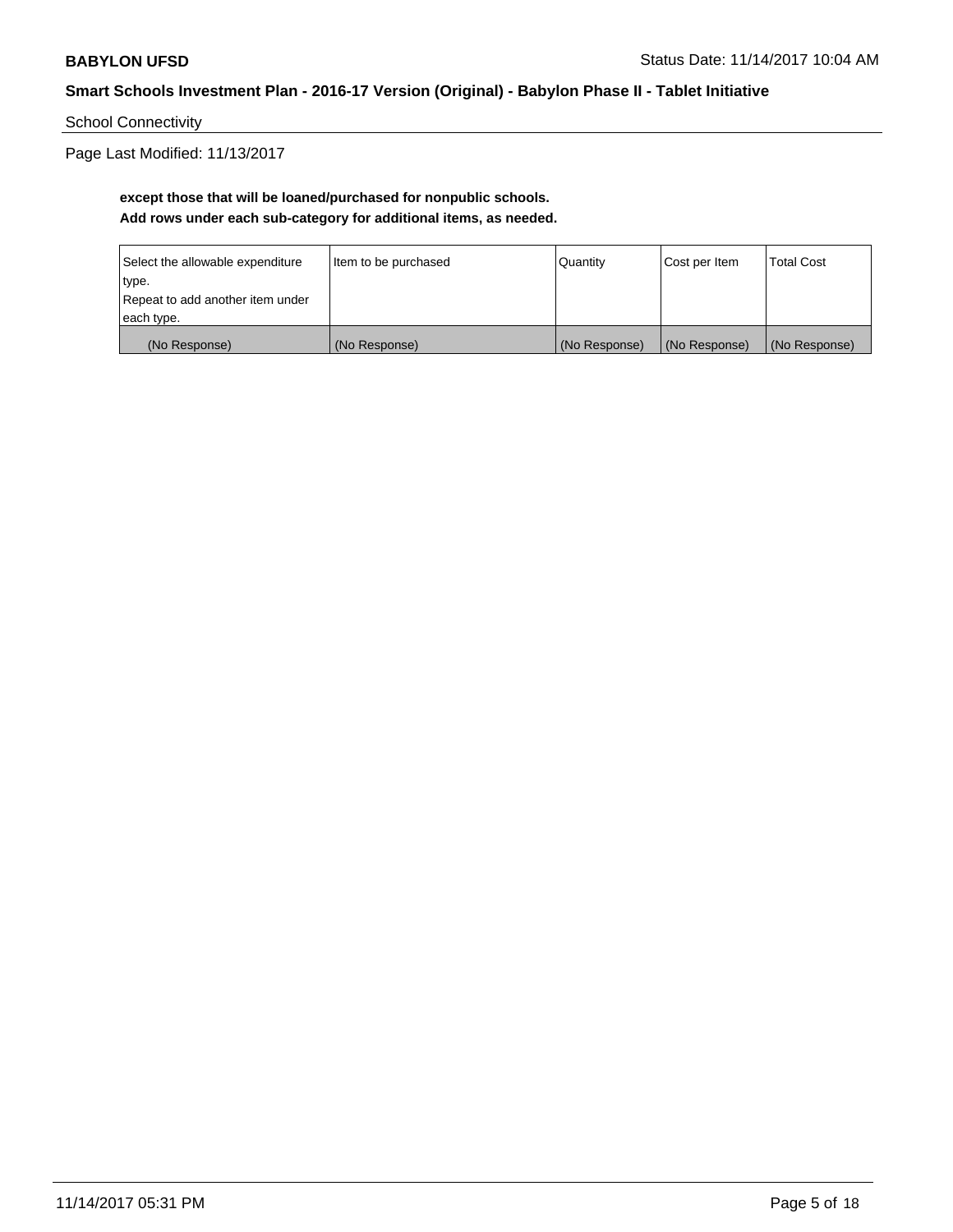Community Connectivity (Broadband and Wireless)

Page Last Modified: 11/13/2017

**1. Describe how you intend to use Smart Schools Bond Act funds for high-speed broadband and/or wireless connectivity projects in the community.**

(No Response)

**2. Please describe how the proposed project(s) will promote student achievement and increase student and/or staff access to the Internet in a manner that enhances student learning and/or instruction outside of the school day and/or school building.**

(No Response)

- **3. Community connectivity projects must comply with all the necessary local building codes and regulations (building and related permits are not required prior to plan submission).**
	- $\Box$  I certify that we will comply with all the necessary local building codes and regulations.
- **4. Please describe the physical location of the proposed investment.**

(No Response)

**5. Please provide the initial list of partners participating in the Community Connectivity Broadband Project, along with their Federal Tax Identification (Employer Identification) number.**

| <b>Project Partners</b> | l Federal ID # |
|-------------------------|----------------|
| (No Response)           | (No Response)  |

**6. If you are submitting an allocation for Community Connectivity, complete this table. Note that the calculated Total at the bottom of the table must equal the Total allocation for this category that you entered in the SSIP Overview overall budget.**

|                                    | Sub-Allocation |
|------------------------------------|----------------|
| Network/Access Costs               | (No Response)  |
| <b>Outside Plant Costs</b>         | (No Response)  |
| <b>Tower Costs</b>                 | (No Response)  |
| <b>Customer Premises Equipment</b> | (No Response)  |
| <b>Professional Services</b>       | (No Response)  |
| Testing                            | (No Response)  |
| <b>Other Upfront Costs</b>         | (No Response)  |
| <b>Other Costs</b>                 | (No Response)  |
| Totals:                            | 0              |

**7. Please detail the type, quantity, per unit cost and total cost of the eligible items under each sub-category. This is especially important for any expenditures listed under the "Other" category. All expenditures must be capital-bond eligible to be reimbursed through the SSBA. If you have any questions, please contact us directly through smartschools@nysed.gov.**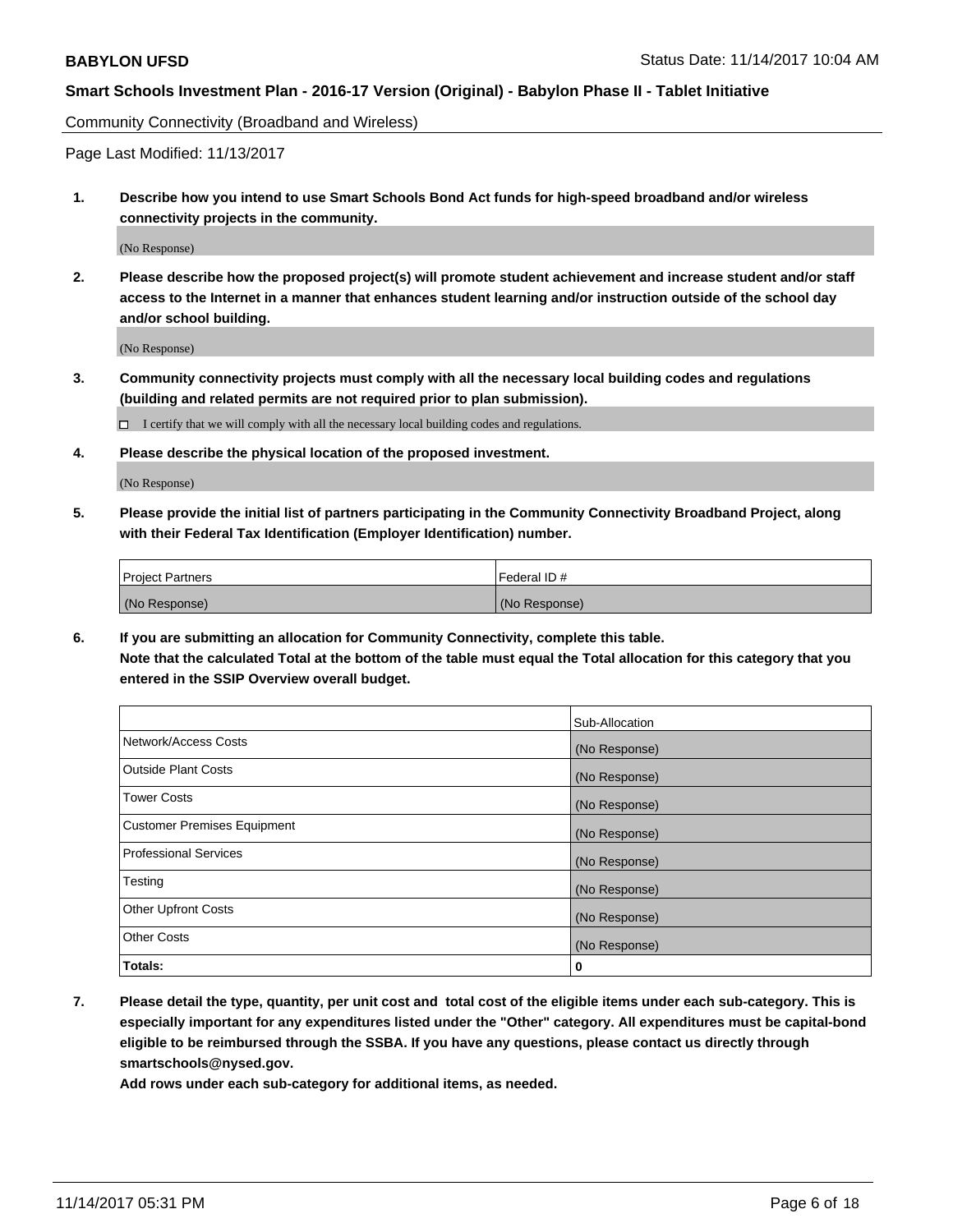Community Connectivity (Broadband and Wireless)

Page Last Modified: 11/13/2017

| Select the allowable expenditure<br>type.<br>Repeat to add another item under | Item to be purchased | Quantity      | Cost per Item | <b>Total Cost</b> |
|-------------------------------------------------------------------------------|----------------------|---------------|---------------|-------------------|
| each type.                                                                    |                      |               |               |                   |
| (No Response)                                                                 | (No Response)        | (No Response) | (No Response) | (No Response)     |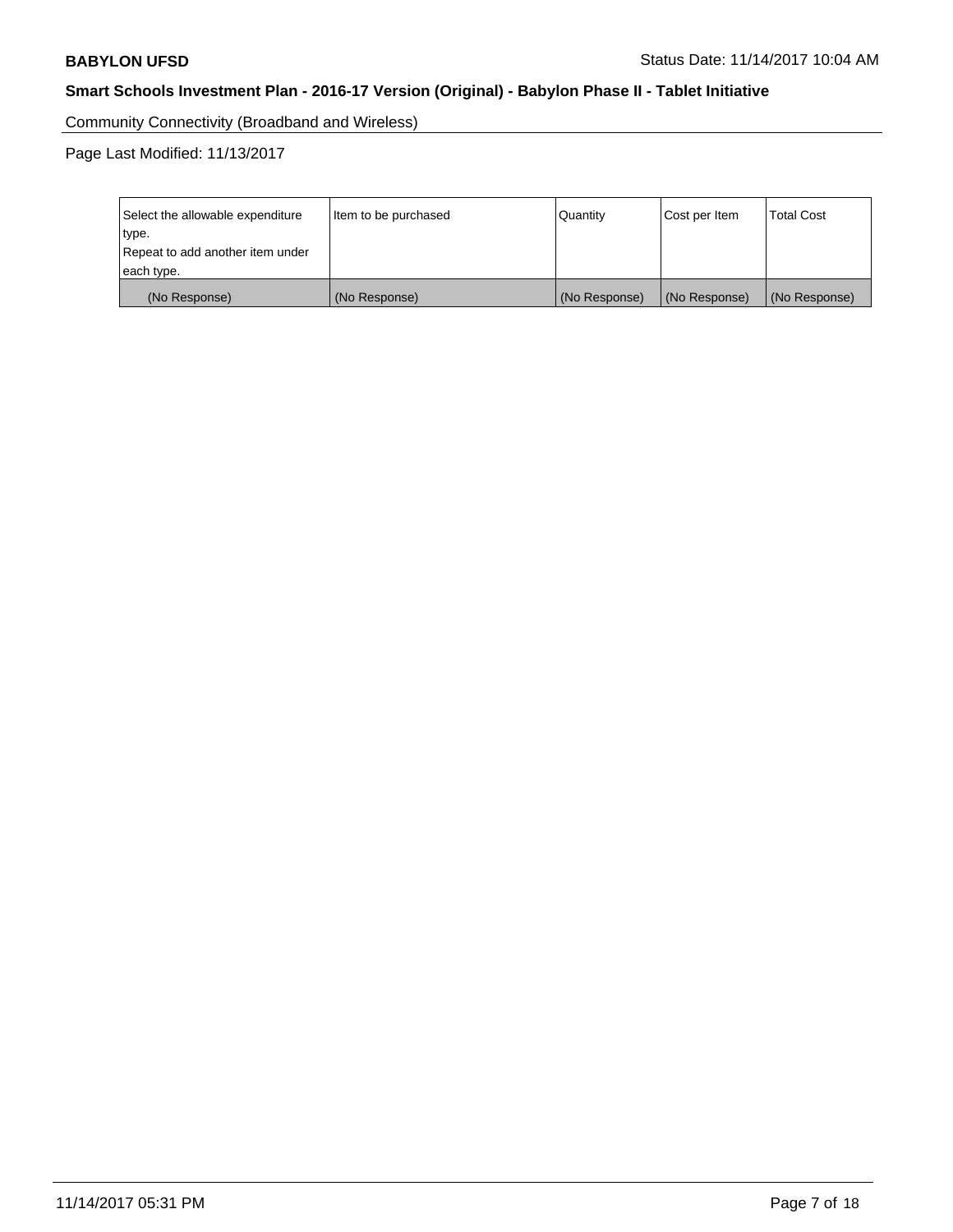## Classroom Learning Technology

Page Last Modified: 11/14/2017

**1. In order for students and faculty to receive the maximum benefit from the technology made available under the Smart Schools Bond Act, their school buildings must possess sufficient connectivity infrastructure to ensure that devices can be used during the school day. Smart Schools Investment Plans must demonstrate that sufficient infrastructure that meets the Federal Communications Commission's 100 Mbps per 1,000 students standard currently exists in the buildings where new devices will be deployed, or is a planned use of a portion of Smart Schools Bond Act funds, or is under development through another funding source.**

**Smart Schools Bond Act funds used for technology infrastructure or classroom technology investments must increase the number of school buildings that meet or exceed the minimum speed standard of 100 Mbps per 1,000 students and staff within 12 months. This standard may be met on either a contracted 24/7 firm service or a "burstable" capability. If the standard is met under the burstable criteria, it must be:**

**1. Specifically codified in a service contract with a provider, and**

**2. Guaranteed to be available to all students and devices as needed, particularly during periods of high demand, such as computer-based testing (CBT) periods.**

**Please describe how your district already meets or is planning to meet this standard within 12 months of plan submission.**

Babylon currently has two fiber connections through Western Suffolk BOCES with Lighttower; one pipe in our elementary school at 200Mbps and one in our Jr./Sr. High School at 200Mbps for a total of 400Mbps.

We will routinely analyze the network connection over the course of the school year, to address areas that do not meet the necessary demand placed on it by the one-to-one devices implemented into the instructional environment. We understand that over time, our connections will need to increase in order to support instructional and testing tools provided by third parties and New York State.

- **1a. If a district believes that it will be impossible to meet this standard within 12 months, it may apply for a waiver of this requirement, as described on the Smart Schools website. The waiver must be filed and approved by SED prior to submitting this survey.**
	- $\Box$  By checking this box, you are certifying that the school district has an approved waiver of this requirement on file with the New York State Education Department.

#### **2. Connectivity Speed Calculator (Required)**

|                  | Number of<br>Students | Multiply by<br>100 Kbps | Divide by 1000 Current Speed<br>to Convert to<br>Required<br>Speed in Mb | lin Mb  | <b>Expected</b><br>Speed to be<br>Attained Within   Required<br>12 Months | Expected Date<br>When<br>Speed Will be<br>Met |
|------------------|-----------------------|-------------------------|--------------------------------------------------------------------------|---------|---------------------------------------------------------------------------|-----------------------------------------------|
| Calculated Speed | 1.563                 | 156.300                 | 156.3                                                                    | 400Mbps | 400Mbps                                                                   | <b>Currently Met</b>                          |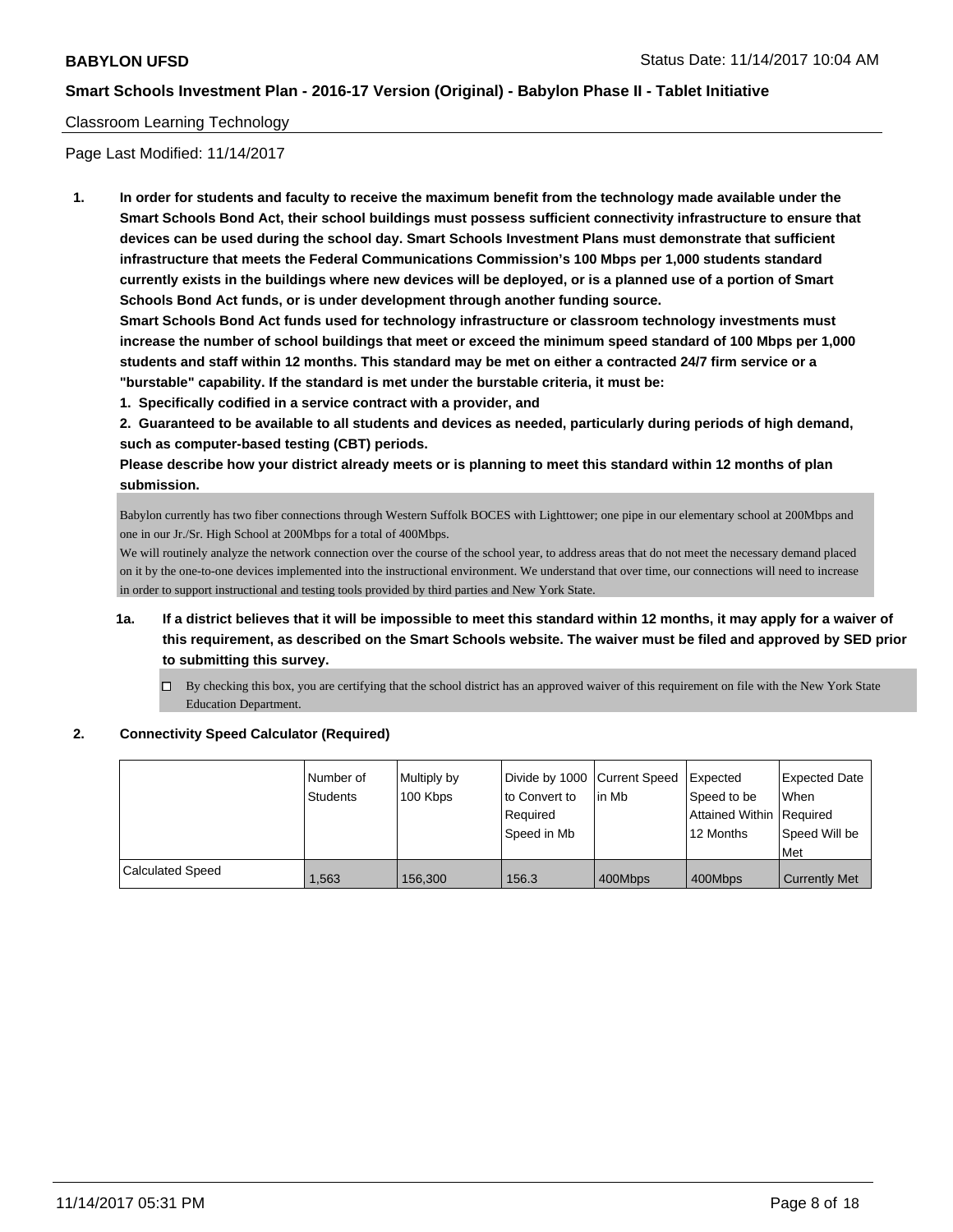## Classroom Learning Technology

Page Last Modified: 11/14/2017

**3. If the district wishes to have students and staff access the Internet from wireless devices within the school building, or in close proximity to it, it must first ensure that it has a robust Wi-Fi network in place that has sufficient bandwidth to meet user demand.**

**Please describe how you have quantified this demand and how you plan to meet this demand.**

Babylon has upgraded the infrastructure of the districts network. We implemented the following:

- 1. Upgrade of our fiber from 1Gbps to 10Gbps
- 2. Upgrade of all end-of-life, or non POE switches to POE switches
- 3. Instructional access points:
- Upgrade all existing access points in instructional spaces
- Introduction of access points to instructional spaces that do not have one
- 4. Field access points:

• WiFi will be placed on the outdoor athletic fields for instructional and sports related needs.

This upgrade will allow the district to support the instructional needs of the classrooms. Babylon understands that we need to routinely monitor the bandwidth needs within all instructional spaces and make adjustments to the bandwidth provided to each access point based on consumption. We also understand that as we progress with our web-based resources we may need to increase our total bandwidth each school year.

**4. All New York State public school districts are required to complete and submit an Instructional Technology Plan survey to the New York State Education Department in compliance with Section 753 of the Education Law and per Part 100.12 of the Commissioner's Regulations.**

**Districts that include educational technology purchases as part of their Smart Schools Investment Plan must have a submitted and approved Instructional Technology Plan survey on file with the New York State Education Department.**

By checking this box, you are certifying that the school district has an approved Instructional Technology Plan survey on file with the New York State Education Department.

**5. Describe the devices you intend to purchase and their compatibility with existing or planned platforms or systems. Specifically address the adequacy of each facility's electrical, HVAC and other infrastructure necessary to install and support the operation of the planned technology.**

A goal of the Babylon school district will be to transition away from our current VDI system running Windows 7 by July 2017. Each instructional environment will have a microtower PC connected to either a SMARTBoard or projector, depending upon the instructional needs, as well as the ability of the instructor to connect their device (Microsoft Surface Pro 4) wirelessly. These instructional devices will all be running Windows 10 Education. With the addition of student devices in the 2018-2019 school year, students and staff will interact seamlessly within the same platform. With that reference point, we will be purchasing HP ProBook x360 11 G1/G2 - Education Edition devices to address the needs of our K-8 students. These devices will also be running Windows 10 Education and will be joined to our current active directory environment. Running Windows 10 Education gives Babylon significant advantages over other platforms including:

- It allows our current group policies to be implemented on every machine;
- It allows seamless integration with Office 365, Azure AD, and InTune for device management and security;
- It allows for a proxy of our web-filter software;
- It gives students the ability to work offline at home if access to the Internet is not available;
- It gives teachers and students the exact same "experience," on any Windows 10 based device, at school or at home.

In order to implement these devices in the lower grades, the district will be purchasing one Anywhere Cart AC-Slim Cart for a secure charging location within each classroom. The devices for each student will be transitioned from classroom carts year to year until the student reaches 7th grade, at which time they will be able to take their devices to and from school.

In the Jr./Sr. High School, students will be permitted to take their devices back and forth from home to school each day to extend the classroom beyond the walls of the school. To make sure student devices are charged for instructional time, a charging station will be setup in the cafeteria to allow students to charge tablets during lunch, as well as additional chargers for classroom settings.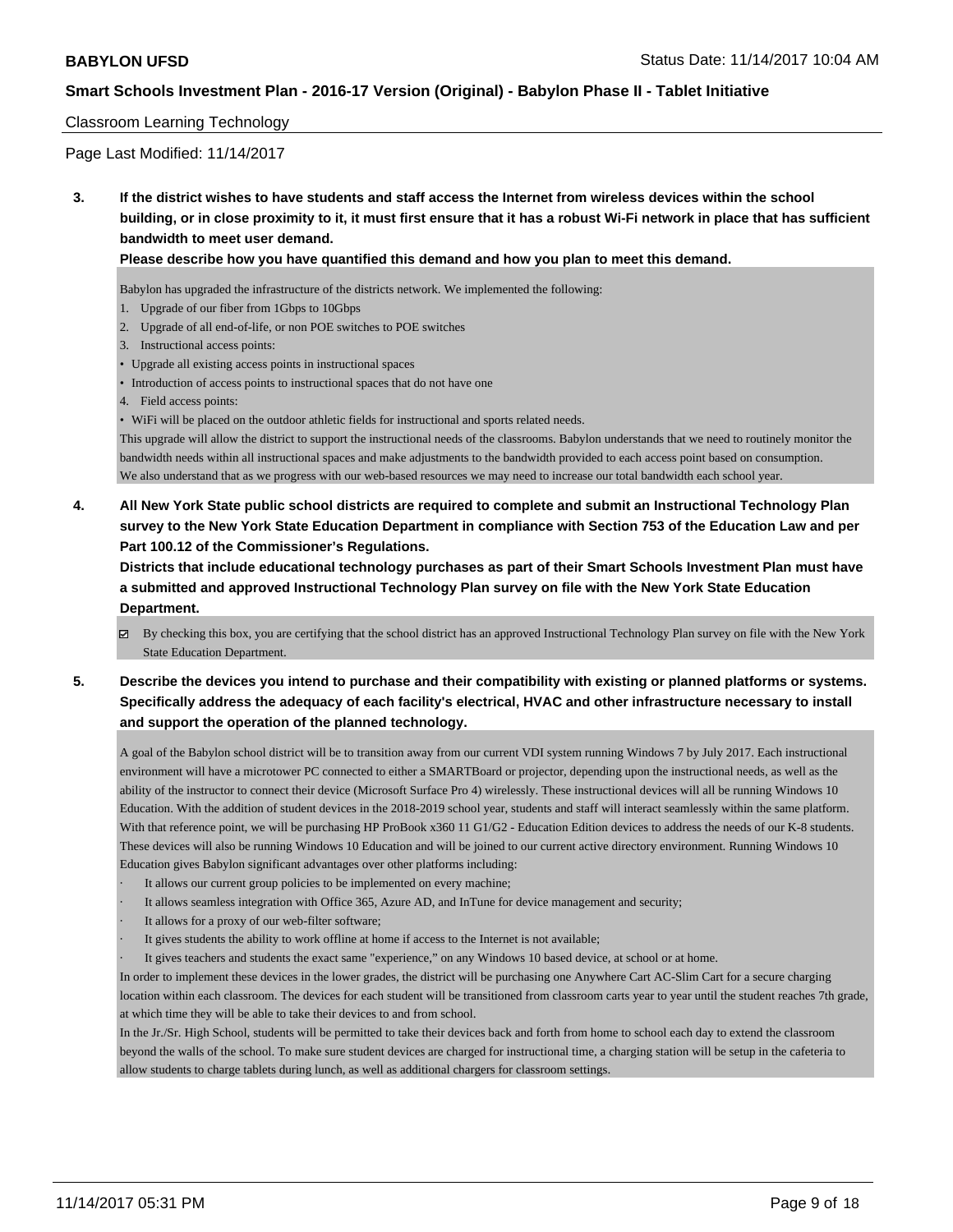#### Classroom Learning Technology

Page Last Modified: 11/14/2017

- **6. Describe how the proposed technology purchases will:**
	- **> enhance differentiated instruction;**
	- **> expand student learning inside and outside the classroom;**
	- **> benefit students with disabilities and English language learners; and**
	- **> contribute to the reduction of other learning gaps that have been identified within the district.**

**The expectation is that districts will place a priority on addressing the needs of students who struggle to succeed in a rigorous curriculum. Responses in this section should specifically address this concern and align with the district's Instructional Technology Plan (in particular Question 2 of E. Curriculum and Instruction: "Does the district's instructional technology plan address the needs of students with disabilities to ensure equitable access to instruction, materials and assessments?" and Question 3 of the same section: "Does the district's instructional technology plan address the provision of assistive technology specifically for students with disabilities to ensure access to and participation in the general curriculum?"**

Instructional technology purchased for the classroom environment will enhance instructional practices for teachers, as well as the comprehension and retention of material by the students. The devices to be purchased by the district will have a wide-range of impacts for differentiated instruction, English language learners, and students with exceptionalities. In addition, these devices will provide new opportunities for learning, both inside and outside of the classroom environment.

The timeline for comprehension and application of instruction is not the same for all students. With this in mind, schools can utilize technology in order to differentiate instruction to meet the needs of all students. Implementing a one-to-one device within the elementary and grade school classrooms will provide teachers with tools to enhance and supplement instructional materials, so that all students can be successful. This technology will provide teachers the ability to target each individual student's needs through web-based subscription services. Instructional tools that help monitor students' progress within ELA and Math, such as STAR testing, can be done on a monthly basis with minimal impact on instructional time. This will allow teachers to continuously monitor student growth over time, and alert them to any changes in student progress. With this breadth of data at a teacher's fingertips, they can make instructional adjustments to ensure their students can apply the skills and information they are learning. Other web resources can be utilized to enhance instructional practices when "real" objects are not available. Teachers can utilize an abundance of instructional resources, such as videos, animations, webcams. and interactive digital games so students can visualize what the teachers are saying. This will help build comprehension skills, especially for those students who have been identified as English language learners. In addition to these web-based services, the device software also provides additional tools that can help English language learners. Through Skype, students will have the opportunity to use "real-time" translation into their native language, as well as translation services on web-based or documentbased instructional material. These tools will help build the confidence the students need in order to empower their investment into their own education. These tools can also be used to narrate documents their teachers have shared with them. Students can use this aide in order to advance their reading comprehension skills. This can also be done for students who have a hard time verbalizing what they are thinking through the use of dictation tools, thus allowing students to express themselves in ways that they had previously been limited.

Additionally, these technology tools can be used to enhance the comprehension of material to those students who are achieving higher levels within a subject matter. These students can be given alternative projects that provide an additional outlet for them to demonstrate their learning through application. This can be done with a video story, a presentation, or a graphic journal; the possibilities are endless with technology in their hands. These projects also provide opportunities for students who are struggling to understand the material or demonstrate their understanding in multiple medias. Finally, it creates a collaborative community within the classroom between the students and the teacher.

Communication is a key component of an instructional space as students enter junior high. In these classrooms students will also have the opportunity to communicate with teachers and classmates through the use of email services, either locally on an Outlook client or through the Office 365 webbased portal. Students can participate in collaborative spaces in Microsoft Classroom and Class Notebook. These tools will allow teachers to let students help drive the instruction and take ownership of their learning. It also fosters parent engagement, allowing students to share what they're learning at home. Thus creating a truly collaborative environment between the three stakeholders of a classroom; the parent, the teacher and the student.

Babylon is continuing to evaluate technology tools that can improve and enhance classroom instruction and student learning. With the implementation of a one-to-one initiative for students, any available tool that can be utilized to help students within the classroom can be implemented. Through the use of the Smart Schools Bond, Babylon will be able to reach over seventy-five percent of the student population.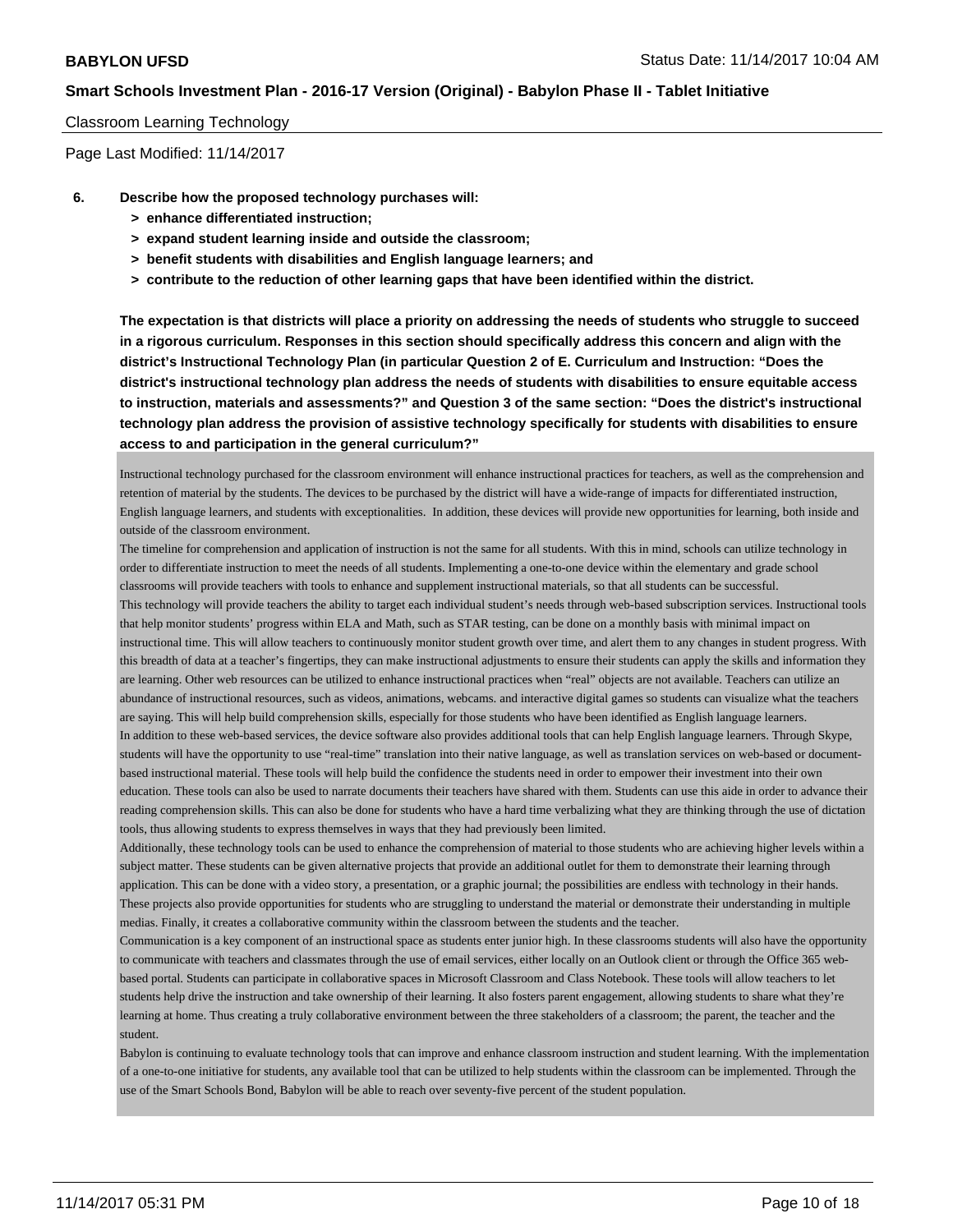#### Classroom Learning Technology

Page Last Modified: 11/14/2017

**7. Where appropriate, describe how the proposed technology purchases will enhance ongoing communication with parents and other stakeholders and help the district facilitate technology-based regional partnerships, including distance learning and other efforts.**

Through the use of Office 365, Babylon is creating an instructional environment that is cloud based, and can be accessed from any location around the world as long as there is an Internet connection. This will allow our parents and students a constant connection to their classroom, their teachers, and their instructional material.

Although being present in school is vital to the success of the student, through Microsoft Classroom and Class Notebook tools, teachers can share information with students instantly to their devices. This information can be prepared in advance or notes taken in class. This will give students the ability to refer back to class notes while working independently at home, as well as reference material from classes which they were not present for. Through these two resources, parents will also have the opportunity to collaborate with teachers and help their student with their school work, based on instructional material they are the student is seeing in the classroom. Again, creating an environment where all classroom stakeholders can all be involved.

**8. Describe the district's plan to provide professional development to ensure that administrators, teachers and staff can employ the technology purchased to enhance instruction successfully.**

**Note: This response should be aligned and expanded upon in accordance with your district's response to Question 1 of F. Professional Development of your Instructional Technology Plan: "Please provide a summary of professional development offered to teachers and staff, for the time period covered by this plan, to support technology to enhance teaching and learning. Please include topics, audience and method of delivery within your summary."**

Professional development will be a vital component of the one-to-one initiative at the Babylon School District for teachers, administrators, and staff in three phases.

Phase I – 2016-2017:

Introduction to the Windows 10 environment and the integration into the compatibility of the Office 2016 and the Office 365 suite for all teachers, administrators and staff. This training will introduce everyone to the environment and the tools available for collaboration and communication throughout the educational environment.

Phase II – 2017-2018:

Tablet distribution to the teaching staff with continued professional development and integration of Office 365 into the classroom. Teachers will begin to digitize their curriculum into OneNote Notebooks for preparation of a student one-to-one and integration into Microsoft Classroom. Phase III – 2018-2019:

Continued professional opportunities will be made available to the staff as the one-to-one rollout is implemented within all classroom environments, grades K-12. These professional development opportunities will focus on how to combat technical issues that arise throughout the initial rollout.

- **9. Districts must contact the SUNY/CUNY teacher preparation program that supplies the largest number of the district's new teachers to request advice on innovative uses and best practices at the intersection of pedagogy and educational technology.**
	- $\boxtimes$  By checking this box, you certify that you have contacted the SUNY/CUNY teacher preparation program that supplies the largest number of your new teachers to request advice on these issues.

#### **9a. Please enter the name of the SUNY or CUNY Institution that you contacted.**

Stony Brook University

**9b. Enter the primary Institution phone number.**

631 632-4584

**9c. Enter the name of the contact person with whom you consulted and/or will be collaborating with on innovative uses of technology and best practices.**

Al Pisano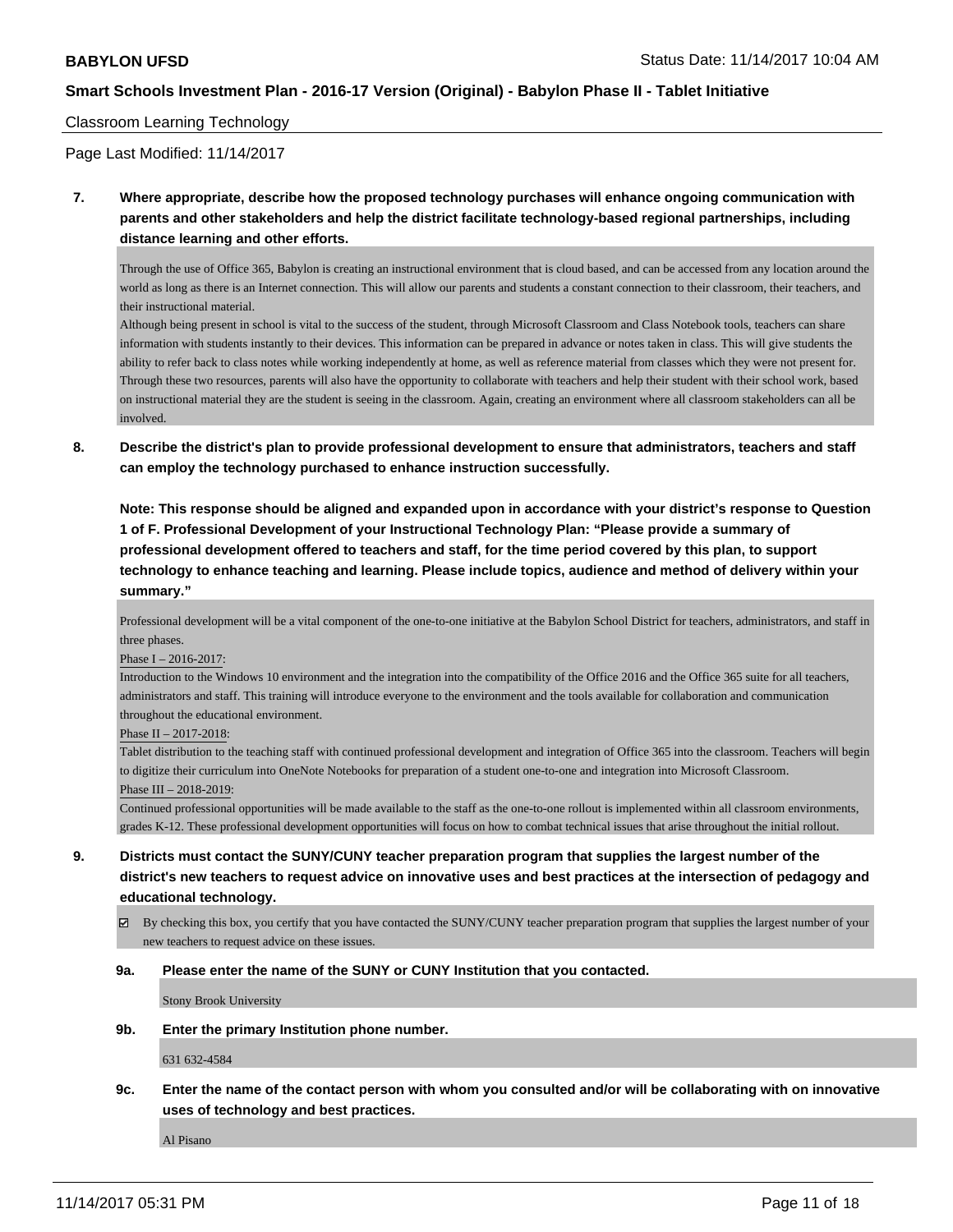## Classroom Learning Technology

Page Last Modified: 11/14/2017

**10. A district whose Smart Schools Investment Plan proposes the purchase of technology devices and other hardware must account for nonpublic schools in the district.**

**Are there nonpublic schools within your school district?**

Yes

 $\hfill \square$  No

**10a. Describe your plan to loan purchased hardware to nonpublic schools within your district. The plan should use your district's nonpublic per-student loan amount calculated below, within the framework of the guidance. Please enter the date by which nonpublic schools must request classroom technology items. Also, specify in your response the devices that the nonpublic schools have requested, as well as in the in the Budget and the Expenditure Table at the end of the page.**

Under the Smart Schools Bond Act loan calculator, Babylon will be required to allocate \$13,750 towards instructional technology equipment for the South Bay Junior Academy.

In a conversation with the school, they are interested in utilizing this allocation the same way Babylon is, by purchasing twenty-one (21) BTO HP X360 G1 N4200 128GB 8GB W10 convertible laptops and one (1) Anywhere Cart AC-Slim. If the total cost of the devices is lower than the anticipate current cost, Babylon will allocate additional devices to maintain the required allotment to South Bay Junior Academy.

The Babylon IT department will "image" the devices prior to the start of each school year for the South Bay Junior Academy. This image will provide the same user experience as the students within Babylon School District. The South Bay Junior Academy will also be required to immediately contact the Babylon IT Department for repairs. Under the purchase, the Babylon School District will provide four-year accidental damage protection for the devices.

The South Bay Junior Academy will submit a letter to the Babylon IT Department by June 15th annually stating that they wish to utilize the equipment allocated to them within the Smart Schools Bond for the following school year. This will give the department adequate time in order to prepare a summer schedule of updating and maintenance of devices.

**10b. A final Smart Schools Investment Plan cannot be approved until school authorities have adopted regulations specifying the date by which requests from nonpublic schools for the purchase and loan of Smart Schools Bond Act classroom technology must be received by the district.**

 $\boxtimes$  By checking this box, you certify that you have such a plan and associated regulations in place that have been made public.

#### **11. Nonpublic Classroom Technology Loan Calculator**

**The Smart Schools Bond Act provides that any Classroom Learning Technology purchases made using Smart Schools funds shall be lent, upon request, to nonpublic schools in the district. However, no school district shall be required to loan technology in amounts greater than the total obtained and spent on technology pursuant to the Smart Schools Bond Act and the value of such loan may not exceed the total of \$250 multiplied by the nonpublic school enrollment in the base year at the time of enactment. See:**

**http://www.p12.nysed.gov/mgtserv/smart\_schools/docs/Smart\_Schools\_Bond\_Act\_Guidance\_04.27.15\_Final.pdf.**

|                                       | 1. Classroom<br>Technology<br>Sub-allocation | 2. Public<br>l Enrollment<br>$(2014 - 15)$ | 3. Nonpublic<br>l Enrollment<br>$(2014 - 15)$ | l 4. Sum of<br>Public and<br>l Nonpublic<br>Enrollment | 15. Total Per<br>Pupil Sub-<br>lallocation | l 6. Total<br>l Nonpublic Loan<br>Amount |
|---------------------------------------|----------------------------------------------|--------------------------------------------|-----------------------------------------------|--------------------------------------------------------|--------------------------------------------|------------------------------------------|
| Calculated Nonpublic Loan<br>l Amount | 835.166                                      | 1.630                                      | 55                                            | 1.685                                                  | 250                                        | 13.750                                   |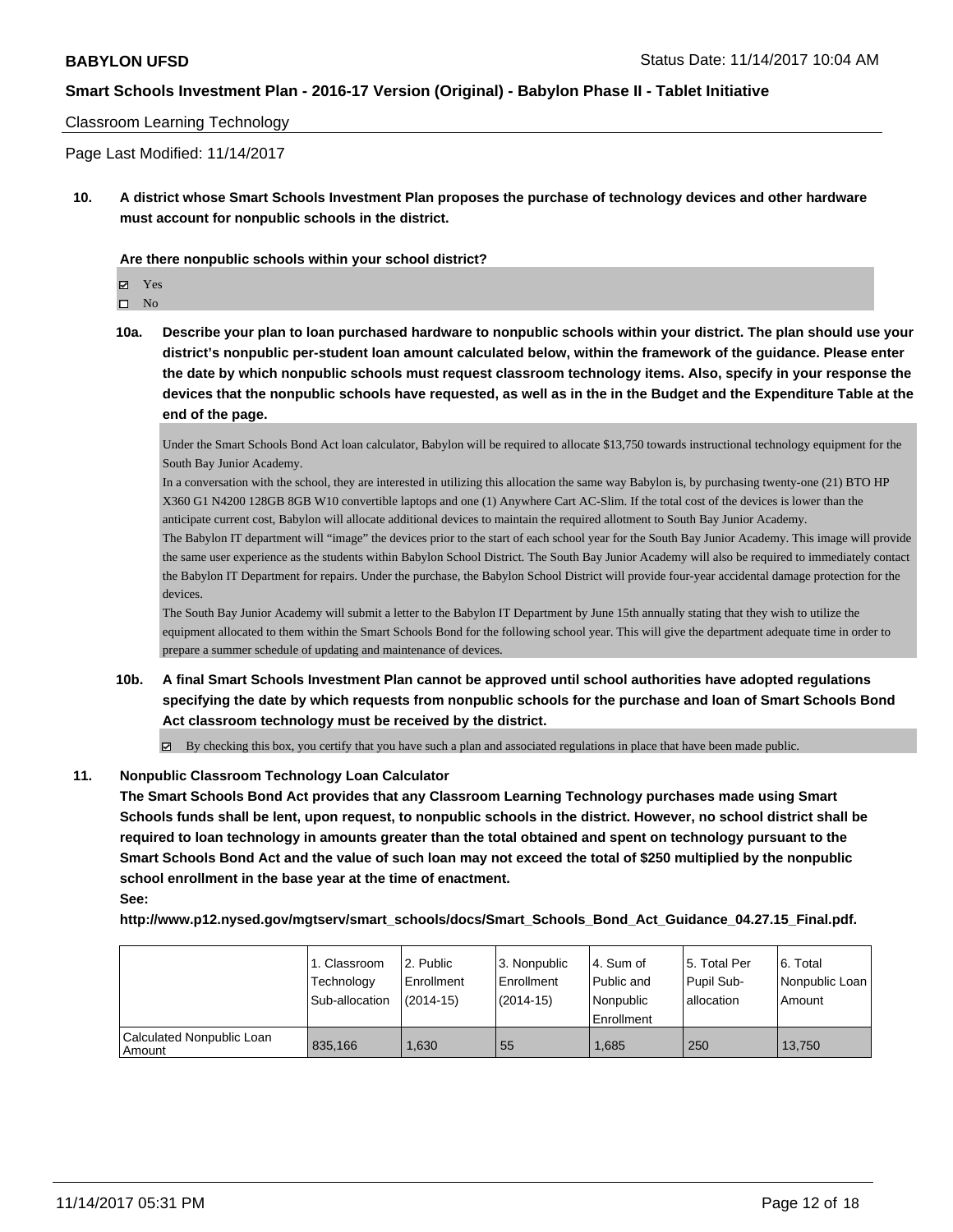## Classroom Learning Technology

Page Last Modified: 11/14/2017

**12. To ensure the sustainability of technology purchases made with Smart Schools funds, districts must demonstrate a long-term plan to maintain and replace technology purchases supported by Smart Schools Bond Act funds. This sustainability plan shall demonstrate a district's capacity to support recurring costs of use that are ineligible for Smart Schools Bond Act funding such as device maintenance, technical support, Internet and wireless fees, maintenance of hotspots, staff professional development, building maintenance and the replacement of incidental items. Further, such a sustainability plan shall include a long-term plan for the replacement of purchased devices and equipment at the end of their useful life with other funding sources.**

 $\boxtimes$  By checking this box, you certify that the district has a sustainability plan as described above.

**13. Districts must ensure that devices purchased with Smart Schools Bond funds will be distributed, prepared for use, maintained and supported appropriately. Districts must maintain detailed device inventories in accordance with generally accepted accounting principles.**

By checking this box, you certify that the district has a distribution and inventory management plan and system in place.

**14. If you are submitting an allocation for Classroom Learning Technology complete this table. Note that the calculated Total at the bottom of the table must equal the Total allocation for this category that you entered in the SSIP Overview overall budget.**

|                          | Sub-Allocation |
|--------------------------|----------------|
| Interactive Whiteboards  | (No Response)  |
| Computer Servers         | (No Response)  |
| <b>Desktop Computers</b> | (No Response)  |
| <b>Laptop Computers</b>  | 772,300        |
| <b>Tablet Computers</b>  | (No Response)  |
| <b>Other Costs</b>       | 62,866         |
| <b>Totals:</b>           | 835,166        |

**15. Please detail the type, quantity, per unit cost and total cost of the eligible items under each sub-category. This is especially important for any expenditures listed under the "Other" category. All expenditures must be capital-bond eligible to be reimbursed through the SSBA. If you have any questions, please contact us directly through smartschools@nysed.gov.**

**Please specify in the "Item to be Purchased" field which specific expenditures and items are planned to meet the district's nonpublic loan requirement, if applicable.**

**NOTE: Wireless Access Points that will be loaned/purchased for nonpublic schools should ONLY be included in this category, not under School Connectivity, where public school districts would list them.**

| Add rows under each sub-category for additional items, as needed. |  |  |
|-------------------------------------------------------------------|--|--|
|-------------------------------------------------------------------|--|--|

| Select the allowable expenditure<br>type.<br>Repeat to add another item under<br>each type. | Iltem to be Purchased                       | Quantity | Cost per Item | <b>Total Cost</b> |
|---------------------------------------------------------------------------------------------|---------------------------------------------|----------|---------------|-------------------|
| <b>Laptop Computers</b>                                                                     | l BTO HP X360 G2 M3-7Y30 128GB<br>l 8GB W10 | 775      | 700           | 542,500           |
| <b>Other Costs</b>                                                                          | Anywhere Cart AC-Slim                       | 36       | 1,131         | 40,716            |
| <b>Other Costs</b>                                                                          | Microsoft Bluetooth Mobile Mouse<br>3600    | 1,050    | 20            | 21,000            |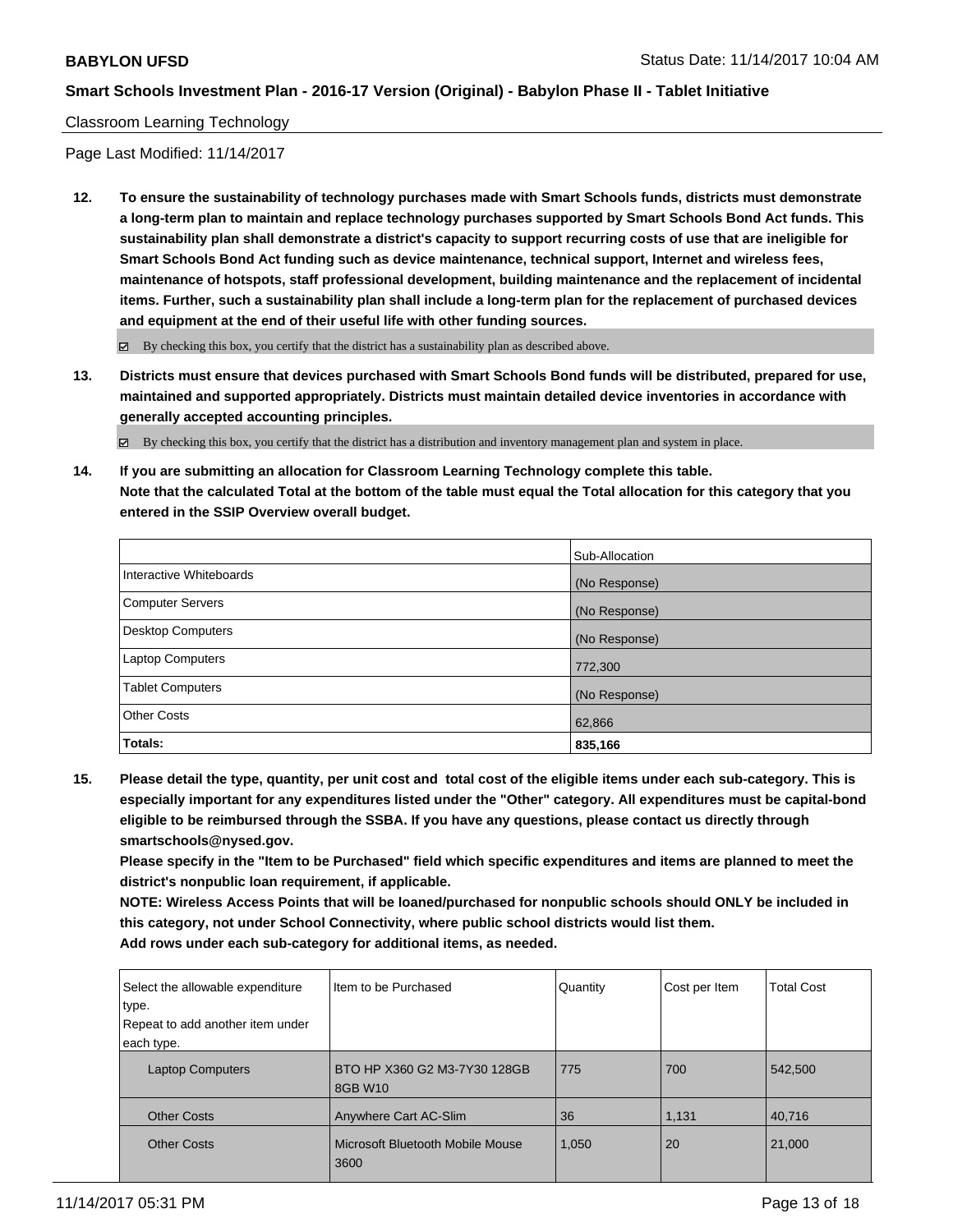# Classroom Learning Technology

Page Last Modified: 11/14/2017

| Select the allowable expenditure<br>type.<br>Repeat to add another item under<br>each type. | Iltem to be Purchased                          | Quantity | Cost per Item | <b>Total Cost</b> |
|---------------------------------------------------------------------------------------------|------------------------------------------------|----------|---------------|-------------------|
| <b>Laptop Computers</b>                                                                     | BTO HP X360 G1 N4200 128GB 8GB<br>W10 (nonpub) | 21       | 600           | 12.600            |
| <b>Laptop Computers</b>                                                                     | BTO HP X360 G1 N4200 128GB 8GB<br><b>W10</b>   | 362      | 600           | 217.200           |
| <b>Other Costs</b>                                                                          | Anywhere Cart AC-Slim (nonpub)                 |          | 1,131         | 1,131             |
| <b>Other Costs</b>                                                                          | Undetermined Non-Public Expenditure            |          | 19            | 19                |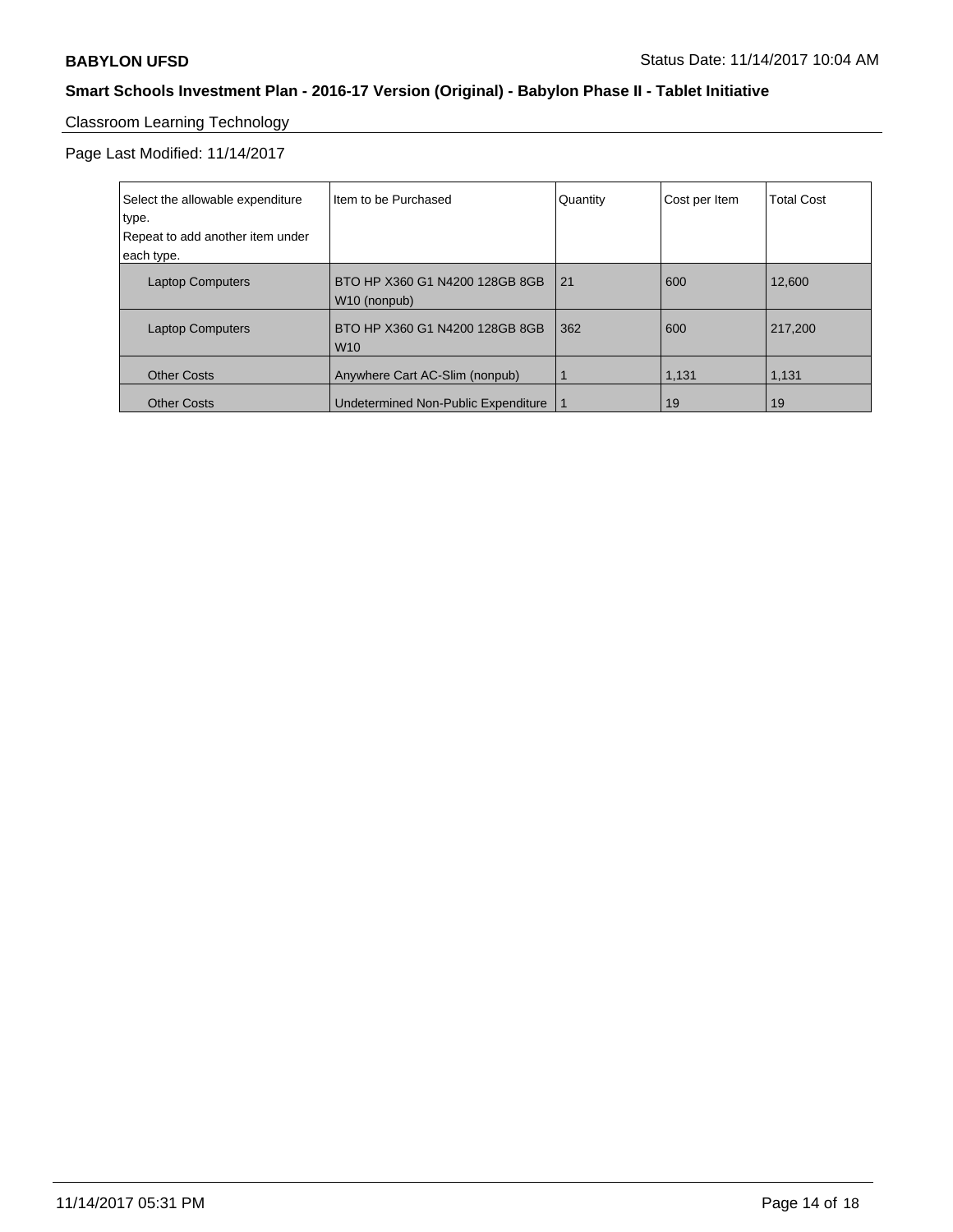#### Pre-Kindergarten Classrooms

Page Last Modified: 11/13/2017

**1. Provide information regarding how and where the district is currently serving pre-kindergarten students and justify the need for additional space with enrollment projections over 3 years.**

(No Response)

- **2. Describe the district's plan to construct, enhance or modernize education facilities to accommodate prekindergarten programs. Such plans must include:**
	- **Specific descriptions of what the district intends to do to each space;**
	- **An affirmation that pre-kindergarten classrooms will contain a minimum of 900 square feet per classroom;**
	- **The number of classrooms involved;**
	- **The approximate construction costs per classroom; and**

**- Confirmation that the space is district-owned or has a long-term lease that exceeds the probable useful life of the improvements.**

(No Response)

**3. Smart Schools Bond Act funds may only be used for capital construction costs. Describe the type and amount of additional funds that will be required to support ineligible ongoing costs (e.g. instruction, supplies) associated with any additional pre-kindergarten classrooms that the district plans to add.**

(No Response)

**4. All plans and specifications for the erection, repair, enlargement or remodeling of school buildings in any public school district in the State must be reviewed and approved by the Commissioner. Districts that plan capital projects using their Smart Schools Bond Act funds will undergo a Preliminary Review Process by the Office of Facilities Planning.**

**Please indicate on a separate row each project number given to you by the Office of Facilities Planning.**

| Project Number |  |
|----------------|--|
| (No Response)  |  |

**5. If you have made an allocation for Pre-Kindergarten Classrooms, complete this table.**

**Note that the calculated Total at the bottom of the table must equal the Total allocation for this category that you entered in the SSIP Overview overall budget.**

|                                          | Sub-Allocation |
|------------------------------------------|----------------|
| Construct Pre-K Classrooms               | (No Response)  |
| Enhance/Modernize Educational Facilities | (No Response)  |
| <b>Other Costs</b>                       | (No Response)  |
| <b>Totals:</b>                           | 0              |

**6. Please detail the type, quantity, per unit cost and total cost of the eligible items under each sub-category. This is especially important for any expenditures listed under the "Other" category. All expenditures must be capital-bond eligible to be reimbursed through the SSBA. If you have any questions, please contact us directly through smartschools@nysed.gov.**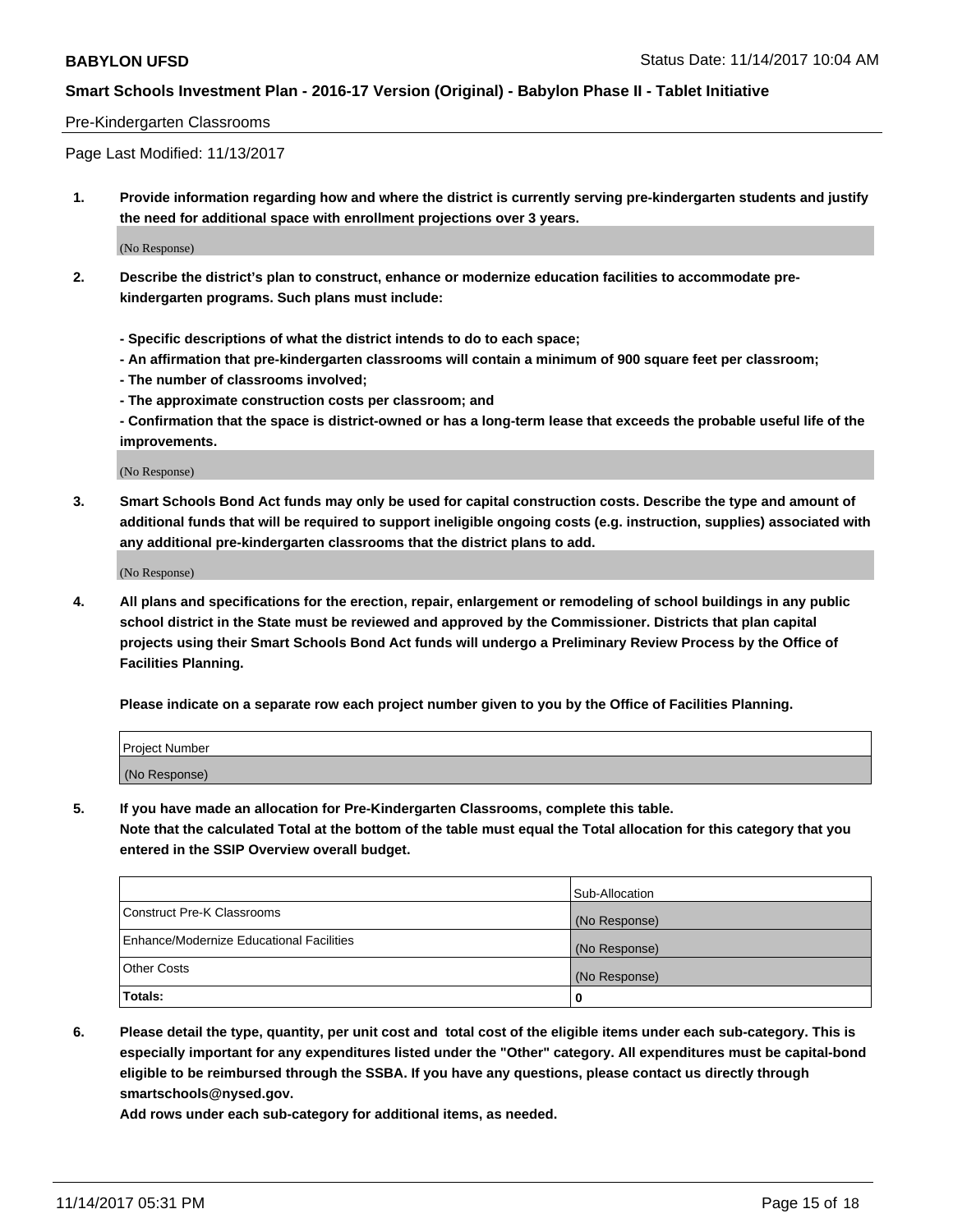# Pre-Kindergarten Classrooms

Page Last Modified: 11/13/2017

| Select the allowable expenditure | Item to be purchased | Quantity      | Cost per Item | <b>Total Cost</b> |
|----------------------------------|----------------------|---------------|---------------|-------------------|
| type.                            |                      |               |               |                   |
| Repeat to add another item under |                      |               |               |                   |
| each type.                       |                      |               |               |                   |
| (No Response)                    | (No Response)        | (No Response) | (No Response) | (No Response)     |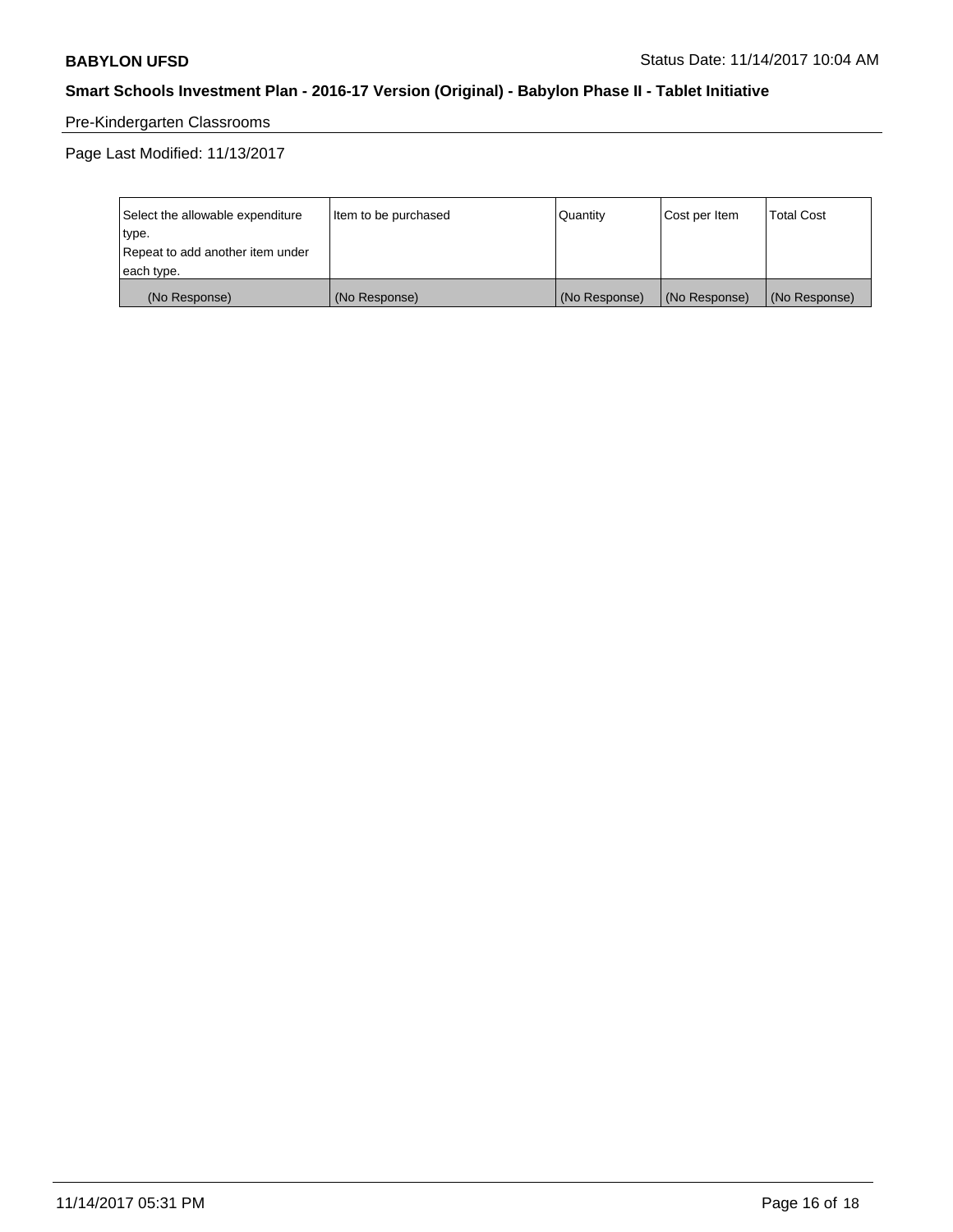#### Replace Transportable Classrooms

Page Last Modified: 11/13/2017

**1. Describe the district's plan to construct, enhance or modernize education facilities to provide high-quality instructional space by replacing transportable classrooms.**

(No Response)

**2. All plans and specifications for the erection, repair, enlargement or remodeling of school buildings in any public school district in the State must be reviewed and approved by the Commissioner. Districts that plan capital projects using their Smart Schools Bond Act funds will undergo a Preliminary Review Process by the Office of Facilities Planning.**

**Please indicate on a separate row each project number given to you by the Office of Facilities Planning.**

| <b>Project Number</b> |  |
|-----------------------|--|
| (No Response)         |  |

**3. For large projects that seek to blend Smart Schools Bond Act dollars with other funds, please note that Smart Schools Bond Act funds can be allocated on a pro rata basis depending on the number of new classrooms built that directly replace transportable classroom units.**

**If a district seeks to blend Smart Schools Bond Act dollars with other funds describe below what other funds are being used and what portion of the money will be Smart Schools Bond Act funds.**

(No Response)

**4. If you have made an allocation for Replace Transportable Classrooms, complete this table. Note that the calculated Total at the bottom of the table must equal the Total allocation for this category that you entered in the SSIP Overview overall budget.**

|                                                | Sub-Allocation |
|------------------------------------------------|----------------|
| Construct New Instructional Space              | (No Response)  |
| Enhance/Modernize Existing Instructional Space | (No Response)  |
| <b>Other Costs</b>                             | (No Response)  |
| Totals:                                        | 0              |

**5. Please detail the type, quantity, per unit cost and total cost of the eligible items under each sub-category. This is especially important for any expenditures listed under the "Other" category. All expenditures must be capital-bond eligible to be reimbursed through the SSBA. If you have any questions, please contact us directly through smartschools@nysed.gov.**

| Select the allowable expenditure<br>type.<br>Repeat to add another item under<br>each type. | Item to be purchased | Quantity      | Cost per Item | <b>Total Cost</b> |
|---------------------------------------------------------------------------------------------|----------------------|---------------|---------------|-------------------|
|                                                                                             |                      |               |               |                   |
| (No Response)                                                                               | (No Response)        | (No Response) | (No Response) | (No Response)     |